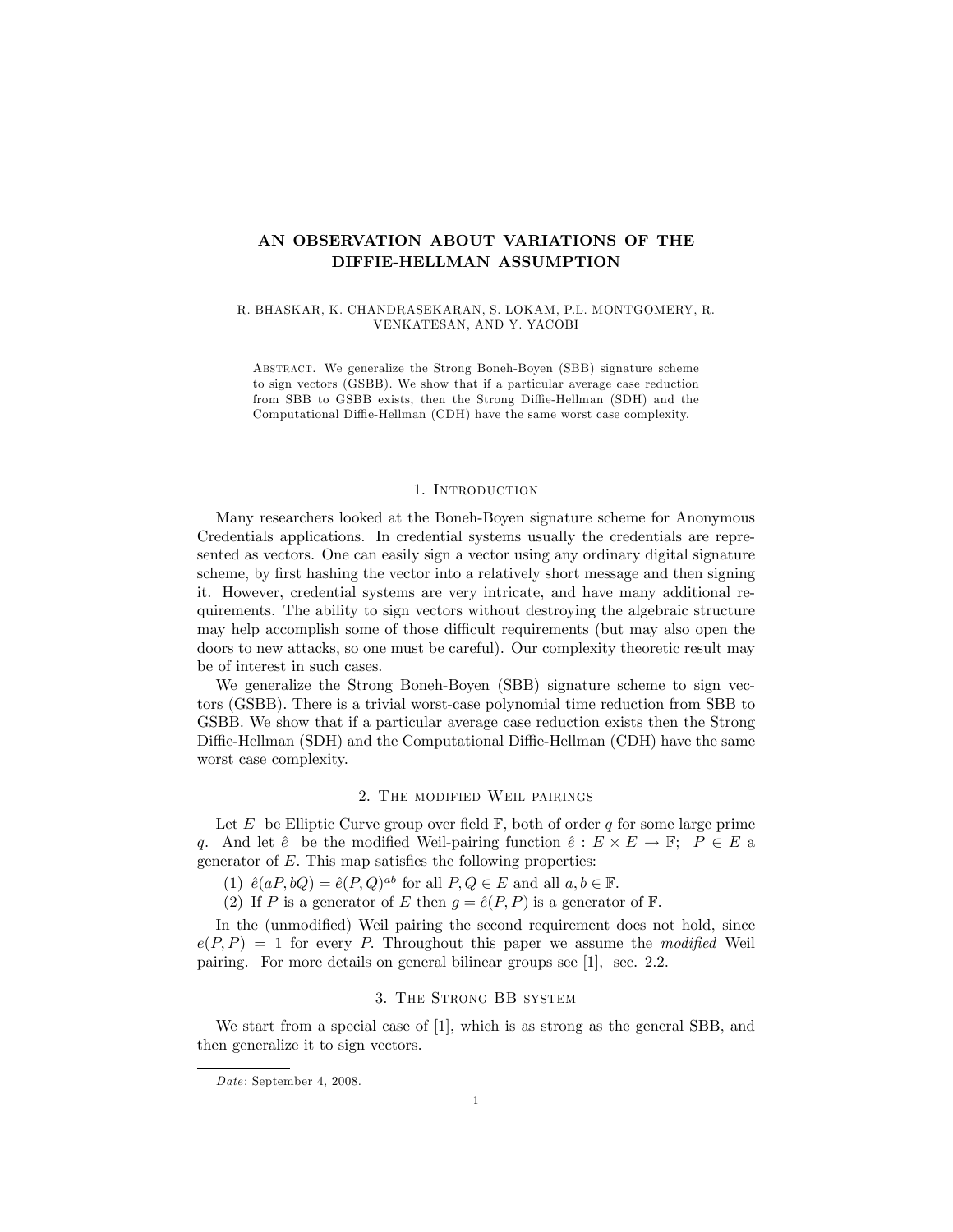**Global public parameters:** EC group  $E$  over field  $\mathbb{F}$ , both of large prime order q, and a bilinear pairing function  $\hat{e} : E \times E \to \mathbb{F}$ ;  $P \in E$  a generator of E.

Secret key:  $x, y$ , random integers mod  $p$ .

Public key:  $P \in E$ ,  $U = xP$ ,  $V = yP$ ,  $z = \hat{e}(P, P) \in \mathbb{F}$ ,  $z \neq 1$ .

**Signing:** To sign integer message m mod p, pick a random  $r \mod p$ . The signature is  $(\sigma, r)$ , where

$$
\sigma = \frac{1}{x + m + yr} P \in E
$$

Verification:

$$
\hat{e}(\sigma, U + mP + rV) = z
$$

# 4. Generalization

A variation of the above signature system may be useful for signing vectors of credentials (a person has a vector of credentials; each entry in the vector is a credential). Suppose that the message is a vector  $m = (m_1, m_2, ... m_t)$ . Let the secret key be  $x, y$ , where now  $\boldsymbol{x} = (x_0, x_1, ... x_t), x_i, y$  are integers mod p and the public key is  $P \in E$ ,  $U_i = x_iP$ ,  $i = 0, 1, 2, ...t$ ,  $V = yP$ ,  $z = e(P, P) \in \mathbb{F}$ ,  $z \neq 1$ . The signature is  $(\sigma, r)$ , where

$$
\sigma = \frac{1}{x_0 + \sum_{i=1}^t (x_i m_i) + yr} P \in E
$$

Verification:

$$
e(\sigma, U_0 + \sum_{i=1}^t m_i U_i + rV) = z
$$

## 5. Reductions

To simplify the discussion we look at the case  $t = 2$ . The claims hold for  $t > 2$  as well.  $\alpha$  is the reduction from SBB (message=m) to GSBB, generalized system  $(message = (1, m_1, m_2))$ . Throughout this memo  $r \in_R T$  means that element  $r$  is picked at random from set  $T$  with uniform distribution. Here is a concise description of the systems, that hints at the natural reduction:

### SBB GSBB

| Secret        | $x, y \in_R \mathbb{Z}_p$                                 | $x_0, x_1, x_2, y \in_R \mathbb{Z}_p$                                        |
|---------------|-----------------------------------------------------------|------------------------------------------------------------------------------|
| Public        | $P \in E$ , $U = xP$ , $V = yP$ ,<br>$z = e(P, P) \neq 1$ | $P \in E$ , $U_i = x_i P$ , $i = 1, 2$<br>$V = yP, z = e(P, P) \neq 1$       |
| Sign          | $r \in_R \mathbb{Z}_p$ , $\sigma = \frac{1}{x+m+yr}P$     | $r \in_R \mathbb{Z}_p$ , $\sigma = \frac{1}{x_0 + m_1 x_1 + m_2 x_2 + yr} P$ |
| <b>Verify</b> | $e(\sigma, U + mP + rV) = z$ ?                            | $e(\sigma, U_0 + m_1U_1 + m_2U_2 + rV) = z$ ?                                |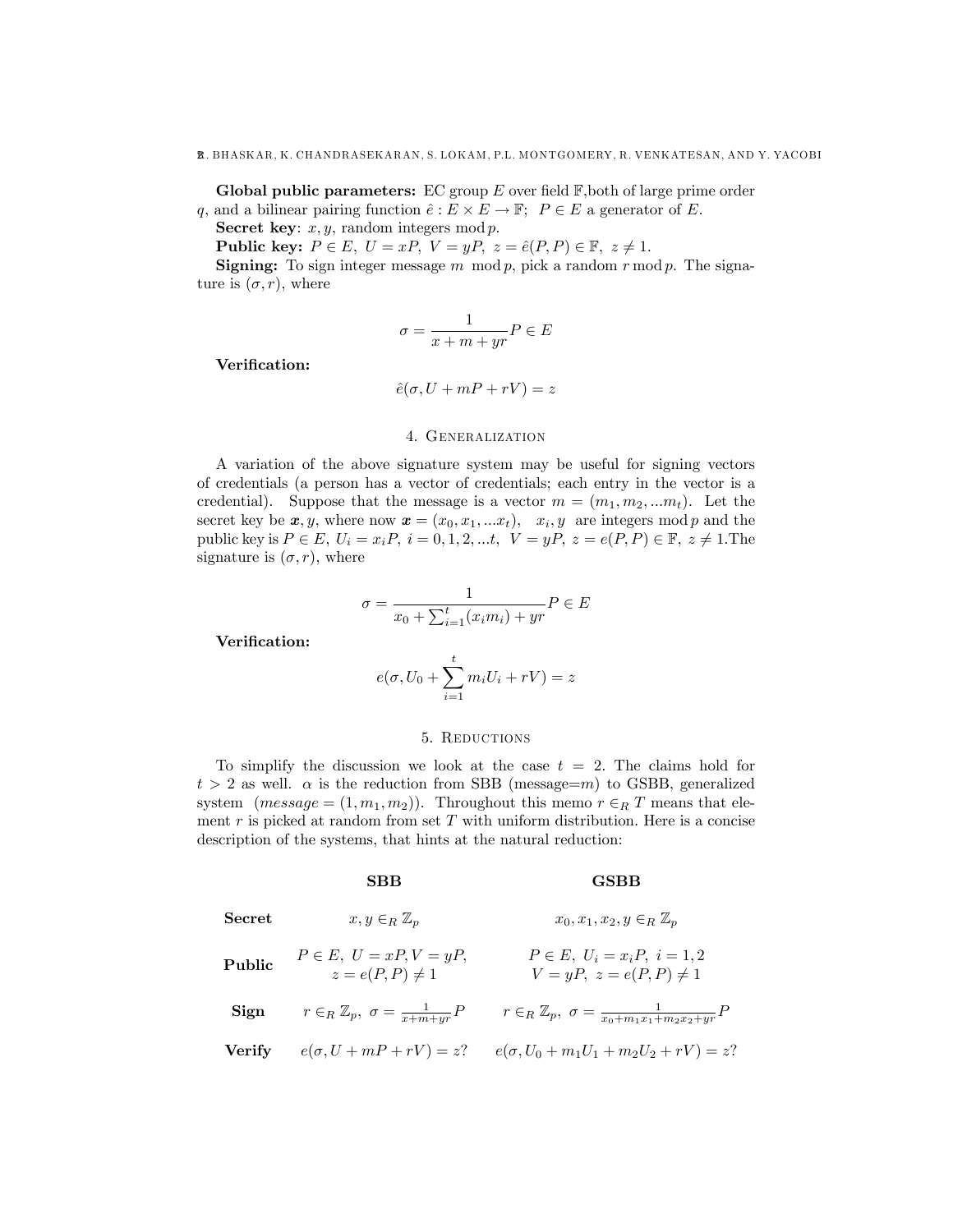5.1. The restricted reduction. In the following assignments, variables of any SBB instance appear on the left and mapped  $(\rightarrow)$  onto variables of GSBB.

 $P \to P$ ,  $U \to U_0$ ,  $V \to V$  (these assignments imply  $z \to z$ ,  $x \to x_0$ ,  $y \to z_0$ y); Pick any  $x_1, x_2, m_1, m_2$  subject to the constraint:  $m = x_1m_1 + x_2m_2$ . The signature returned by oracle GSBB is the signature needed in the SBB instance. This restricted reduction is a worst case reduction. It says nothing about average case complexity  $[6]$ ,  $[4]$ ,  $[2]$ ,  $[7]$ . While validity and efficiency hold, domination does not hold. We elaborate on the latter.

Let  $(R, \mu_1)$  and  $(S, \mu_2)$  denote the distributional decision problems corresponding to SBB and GSBB, respectively. Here  $\mu_i$  is the distribution function (and  $\mu'_i$  is the corresponding density function). Let  $M$  be a probabilistic oracle Turing Machine that randomly reduces  $(R, \mu_1)$  to  $(S, \mu_2)$ , The probability  $Pr[v := M(u)]$  is taken over M's internal coin flips (the corresponding notation in [2] is  $Ask_M(u, v)$ ).

**Definition 1.** [2] Domination holds if there exists a constant,  $c > 0$ , such that for every  $v \in \{0, 1\}^*,$ 

$$
\mu'_2(v) \ge \frac{1}{|v|^c} \cdot \sum_{u \in \{0,1\}^*} \Pr[v := M(u)] \cdot \mu'_1(u).
$$

In our restricted reduction, the machine,  $M$ , maps short strings to longer strings, they are longer by roughly a factor  $t > 2$ . Let  $r > 1$  be the exact factor of expansion. Let  $|u| = n$ . Then  $M : \{0, 1\}^n \to \{0, 1\}^{rn}$ .

A distribution  $\mu$  is uniform if:

$$
\forall x \in \{0,1\}^*, \quad \mu'(x) = |x|^{-2} 2^{-|x|}.
$$

We show that  $(S, \mu_2)$  does not dominate  $(R, \mu_1)$  with respect to the restricted reduction (playing the role of M) if both  $\mu_1$  and  $\mu_2$  are uniform.

In the restricted reduction, for every  $v \in S$ , there is exactly one  $u \in R$ , such that  $Pr[v := M(u)] = 1$ , and for all other values of u,  $Pr[v := M(u)] = 0$ . This simplifies the domination condition to  $\mu'_2(v) \geq \frac{1}{|v|^c} \mu'_1(u)$ , where u is the particular value for which  $Pr[v := M(u)] = 1$ . For  $r > 1$  it is impossible that

$$
\lim_{|x| \to \infty} r^2 |x|^{-2} 2^{-r|x|} \ge \frac{1}{r^c |x|^c} |x|^{-2} 2^{-|x|},
$$

since for large enough  $|x|$ , the exponentials are the dominant factors. We summarize these observations as follows:

**Lemma 1.** Let  $(R, \mu_1)$  and  $(S, \mu_2)$ , be distributional decision problems, and let  $M: \{0,1\}^n \to \{0,1\}^{rn}$ , be a reduction from  $(R, \mu_1)$  to  $(S, \mu_2)$  with  $r > 1$ , such that for every  $v \in S$ , there is exactly one  $u \in R$ , such that  $Pr[v := M(u)] = 1$ , and for all other values of u,  $Pr[v := M(u)] = 0$ . Then domination does not hold for this reduction when both  $\mu_1$  and  $\mu_2$  are uniform.

We can hope for domination, and hence for average case reduction, if  $Pr[v :=$  $M(u) = O(\exp(-r|u|)).$  Namely, if the choice of u does not restrict the choice of v: This calls for a non-restricted reduction.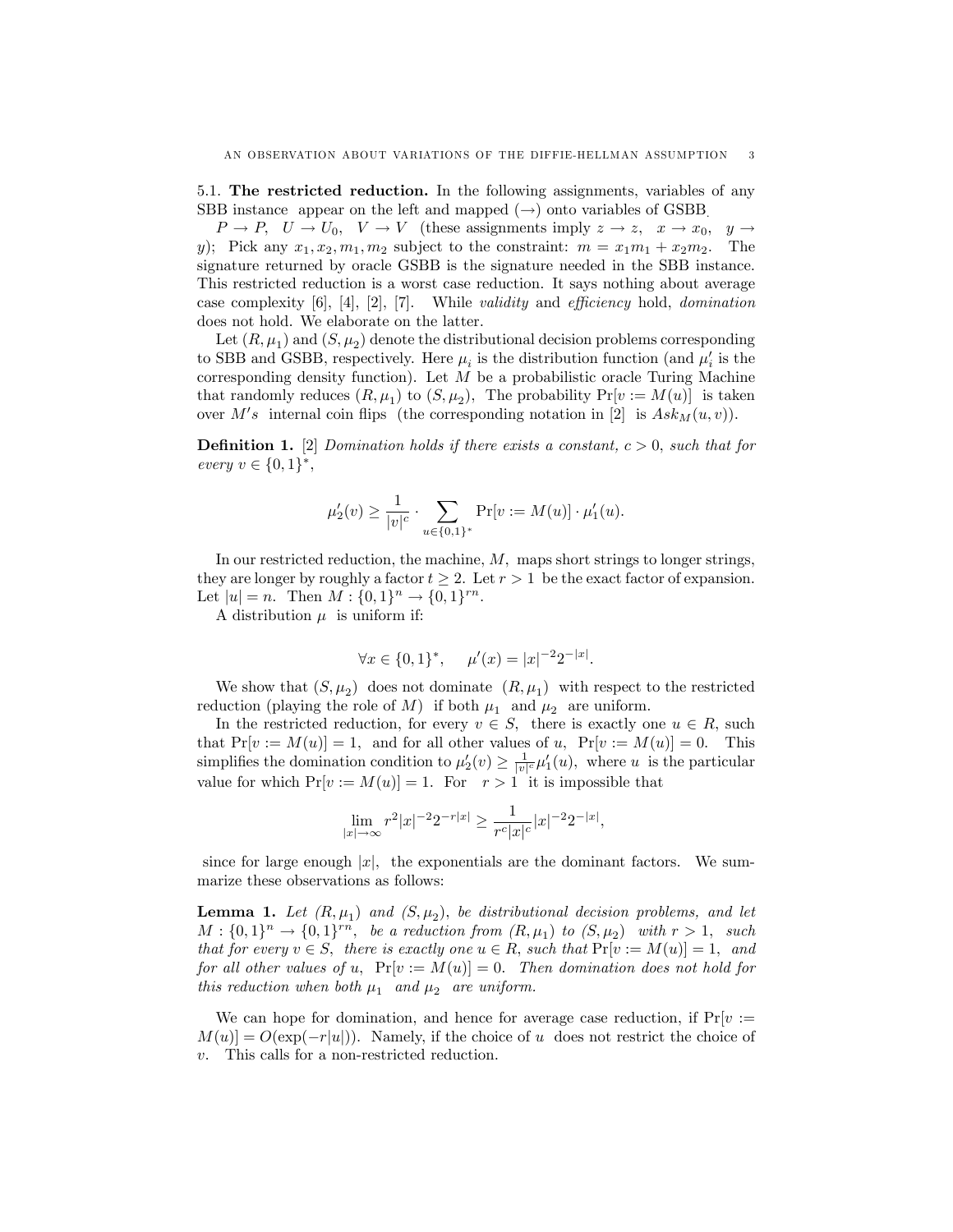5.2. A hypothetical non restricted reduction. Given arbitrary GSBB signature (i.e., without the previous restriction  $m = \sum_{i=1}^{t} x_i m_i$ ) the Randomized Turing Machine,  $M$ , that reduces SBB to GSBB has to efficiently compute an SBB signature for a given message  $m$ . The machine  $M$ , is given  $m$ , it tosses its internal coins, and picks pairs  $(x_i, m_i)$ ,  $i = 1, 2, \dots t$ , with uniform distribution. It then computes b, s.t.  $m = b + \sum_{i=1}^{t} x_i m_i$ . Given

$$
\sigma_2 = \frac{1}{x_0 + \sum_{i=1}^t x_i m_i + yr} P
$$

it computes

$$
\sigma_1 = \frac{1}{x + m + yr} P.
$$

5.3. Proof of security. To show that GSBB is secure we need to consider the setting of Strong Existential Un-forgeability ([1], sec. 2.1). It allows multiple challenges to the signer, after which an attacker computes a signature on a new message.

SBB is existentially unforgeable. A random Turing reduction from SBB to GSBB would prove the same for GSBB, where both problems allow multiple challenges. Let the number of challenges of SBB be  $n_{SBB}$ , and the number of challenges to GSBB (in a reduction) be  $n_{GSBB} = f(n_{SBB})$ , where  $f()$  is any polynomial. If a reduction M exists for any  $n_{SBB}$ , then it exists for  $n_{SBB} = 0$ . We show that if a particular form of the latter exists then there is a reduction from Computational Diffie-Hellman (CDH) to Strong Diffie-Hellman (SDH) that succeeds with the same probability. We proceed to define that special reduction, for the identity polynomial  $f(.)$ . The case of a general polynomial  $f(.)$  is only slightly more complex. However, this is still not the most general random Turing reduction. We can generalize it a bit further, as long as the ratio  $x/y$  in SBB equals  $x_0/y$  in GSBB (this is why the word "particular" is still in the abstract).

Let  $z = x + m + yr \mod q$ , and define  $b \in [0, q)$  such that  $z + b = x_0 +$  $\sum_{i=1}^{t} x_i m_i + yr$  mod q. The machine that performs the reduction has a subroutine  $M$  with the following basic input/output relations:

Given:  $P, b, \frac{1}{z+b}P,$ 

Find:  $\frac{1}{z}P$ .

It is very unusual to use a reduction or a subroutine of a reduction  $(M)$  as a problem to which we reduce another problem. Usually we draw directed graphs that describe reduction relations among problems, where the problems are nodes and the reductions are directed edges. But a reduction can also be defined as a problem, to and from which we make other reductions. It is also unusual to have the OR  $/$  AND of problems as nodes<sup>1</sup>. We are about to do all of the above.

5.4. Strong Diffie-Hellman Vs. Computational Diffie-Hellman. The q-Strong Diffie-Hellman  $(q-SDH)$  problem was defined in [1] with all the trappings of average case complexity, and SBB was proven there as hard to forge as q-SDH. Moreover, [1] proved a high lower bound on its complexity for a generic ("blackboxî) group. Still, it is not known if a SDH oracle can help solving the much

 ${}^{1}$ But Joux [5] has done so before.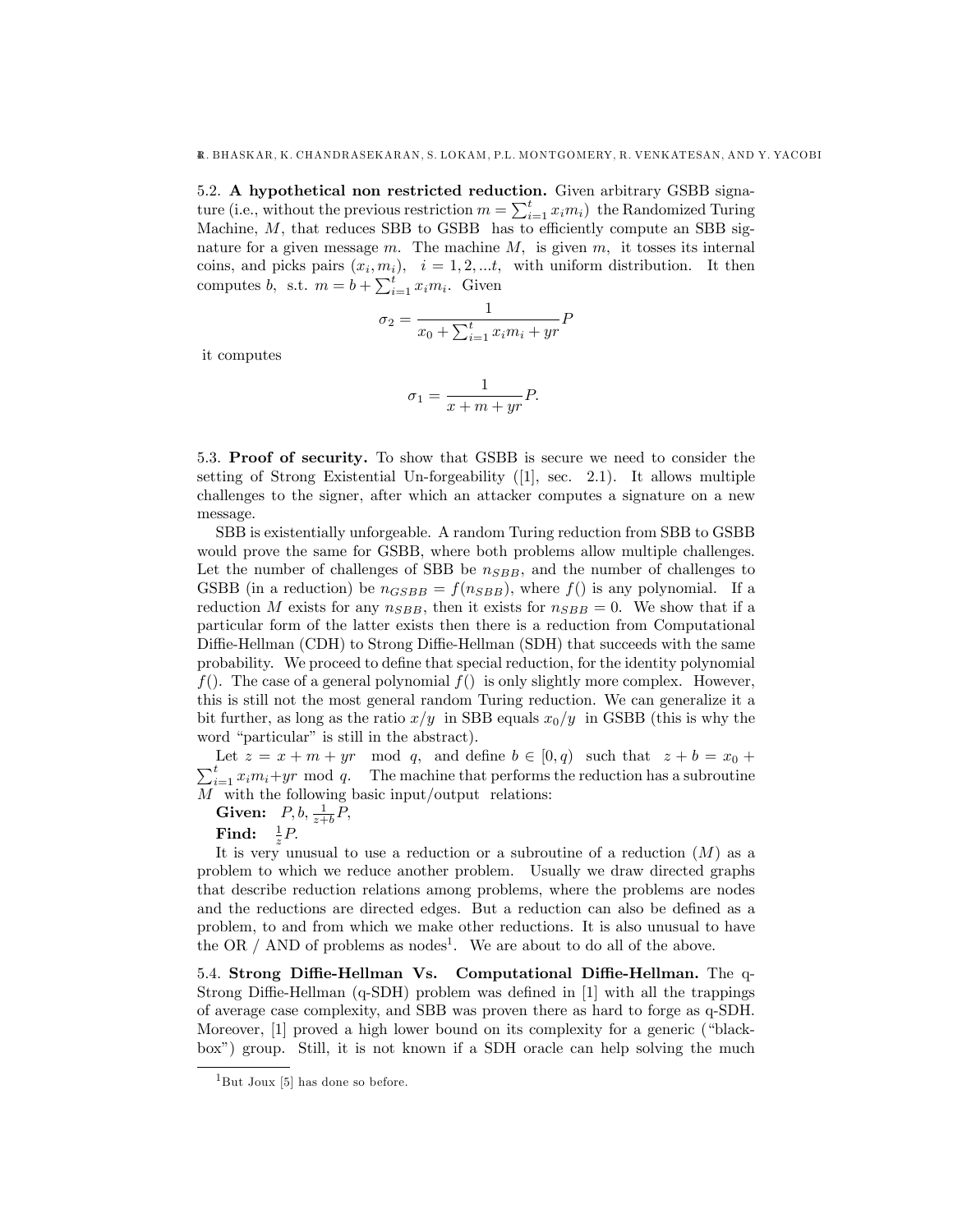more mature Computational Diffie-Hellman (CDH) problem, published in 1976 (a reduction the other way exists).

We show that existence of *average case* reduction from  $(R, \mu_1)$  to  $(S, \mu_2)$  implies the worst-case equivalence of CDH and SDH.

Let  $M$  be a non restricted reduction, as defined in the previous subsection. We use 1-SDH as a short-hand for 1-SDH with  $\epsilon = 1$  (a special case of q-SDH, but sufficient for worst case reductions).  $\bm{I}$  =inversion in the elliptic curve group. The  $I/O$  relations defining these problems are:

|                                     | Given                  | Find                  |
|-------------------------------------|------------------------|-----------------------|
| M                                   | $P, b, \frac{1}{z+b}P$ | $rac{1}{z}P$          |
| CDH                                 | R, uR, vR              | uvR                   |
| $1 - SDH$<br>with $\varepsilon = 1$ | P, zP                  | $(c, \frac{1}{z+c}P)$ |
| <i>Inversion</i>                    | P, zP                  | $rac{1}{z}P$          |

Problem M is an average case reduction. Yet we can view it as a function and analyze worst case reductions to it and from it. In the next few bullet items, all the reductions are worst case reductions. We show that:

- (1) Oracles M and  $1 SDH$  together solve I (Lemma 2 below, see also [1], last paragraph of sec. 2.3),
- (2) Problem  $1 SDH$  is reducible to problem  $CDH$  (well known, see also Lemma 3 below),
- (3) Problems I and  $CDH$  are reducible to each other (see Lemma 4, and [3]),
- (4) We conclude from the above observations that if  $M$  is efficiently computable then problems  $CDH$  and  $1 - SDH$  are worst case reducible to each other in polynomial time. This problem has been open for a few years now.

**Lemma 2.** Using oracles  $M$  and  $1 - SDH$  we can solve  $I$ .

*Proof.* Given *I*'s input call oracle  $1 - SDH$  to find  $(c, \frac{1}{z+c}P)$ . Then call oracle M to find  $\frac{1}{z}$  $P.$ 

For the sake of self containment here is a reduction from  $1 - SDH$  to CDH. Notation: Let  $A = w_1 R$ ,  $B = w_2 R$ . Define  $\beta_R(A, B) = w_1 w_2 R$ .

**Lemma 3.** There exists a worst-case reduction from problem  $1-SDH$  to problem CDH.

*Proof.* Given 
$$
1 - SDH's
$$
 input, compute  $R = P + zP = (1 + z)P$ .  $\beta_R(P, P) = \beta_R(\frac{1}{1+z}R, \frac{1}{1+z}R) = \frac{1}{(1+z)^2}R = \frac{1}{1+z}P$ . This solves  $1 - SDH$  for  $c = 1$ .  $\Box$ 

**Lemma 4.** CDH and I are polynomially reducible to each other.

*Proof.* (a)  $CDH$  is polynomially reducible to  $I$ : Given oracle  $I$ , which constructs  $(1/z)P$  from P and zP, first construct  $z^2P$ . We do it as follows: Compute  $(1/z)P, (1+z)P, (1/(1+z))P, (1/z)P - (1/(1+z))P = (1/(z + z<sup>2</sup>))P, (z + z<sup>2</sup>)$  $z^2$ )P,  $z^2$ P.